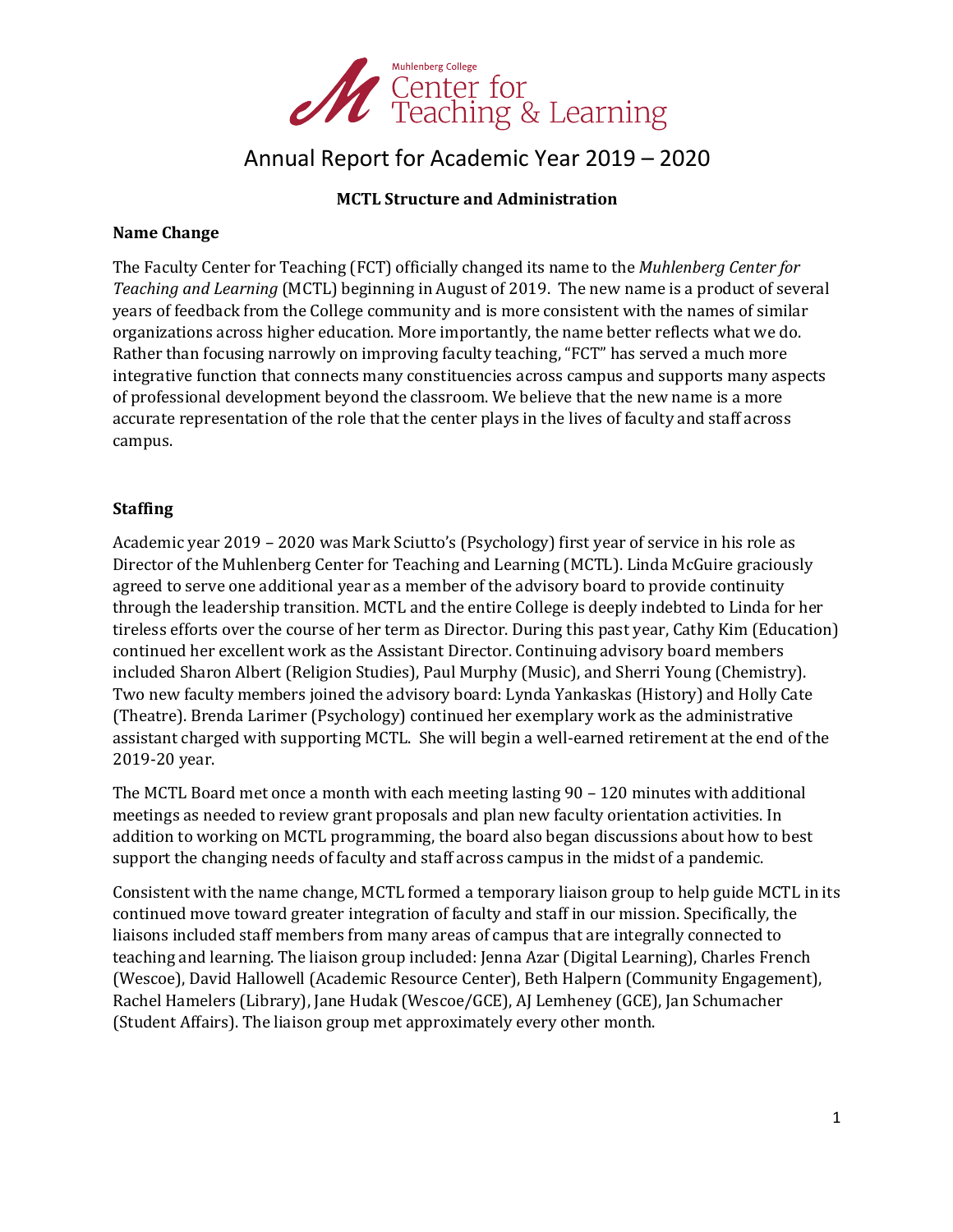#### **Reporting Structure**

The MCTL Director continues to report directly to the Associate Provost for Faculty and Diversity Initiatives (APFDI). As such, Mark Sciutto met regularly with Muhlenberg's Associate Provost, Brooke Vick, to update her on the Center's activities and to seek advice, counsel, and support regarding MCTL initiatives. 

#### **MCTL Activity 2019-2020**

#### **Campus-wide Programming and Workshops**

MCTL continued to offer a variety of programs throughout the year. As has been the case in the past few years, some of the programs focused on a central theme for the year. Other programs targeted areas of need and emerging issues in higher education or on campus. See Appendix A for a complete list of specific programs.

**Thematic Programming.** The *Teachers Talking Series* has been MCTL's venue for thematic programming over the past 3 years. In its fourth year, the series focused on the issue of "Sustainable *Practices at Work.*" We offered a series of programs that would encourage colleagues to reflect on their work practices through a lens of "Sustainability." Sustainability is an interdisciplinary field of study that considers how we can best address current needs and manage current resources in ways that support the needs of future generations. For the most part, sustainability is a concept that we think of largely in the context of ecological and environmental practices. While Muhlenberg is a leader in environmentally sustainable practices, we continue to struggle with sustainability in our professional practices. Over the 2019-20 academic year, MCTL offered a series of programs designed to facilitate the examination of the major domains of our work through the lens of "sustainability"? See Appendix B for a summary of the 2019-20 Teachers Talking Series theme.

**Other Programs.** In addition to the thematic programming in the Teachers Talking Series, MCTL offered or co-sponsored a range of programs throughout the year. Topics included targeted small group discussions (e.g., using IDEA evaluations, preparing for  $3<sup>rd</sup>$  year reviews), collaborations with colleagues on and off campus (e.g., PCLA program on working with international students, Digital Brew IV, LVAIC community of practice for non-tenure track faculty), and informal community-building events (e.g., Peer Partner Dinner, drop-in sessions). Due to the pandemic and sudden shift to remote learning, MCTL also offered virtual programs and provided support and consultation as need to the Digital Learning Team and the Provost's office.

#### Learning Community: Community-Engaged Scholarship (CES) in a Liberal Arts Context

The Muhlenberg Center for Teaching and Learning (MCTL) was pleased to partner with the Office of Community Engagement to facilitate a learning community focused on supporting community-engaged scholarship. The learning community was funded and supported by the Mellon Foundation "Practicing the Liberal Arts" grant. In the Fall of 2019, the Office of Community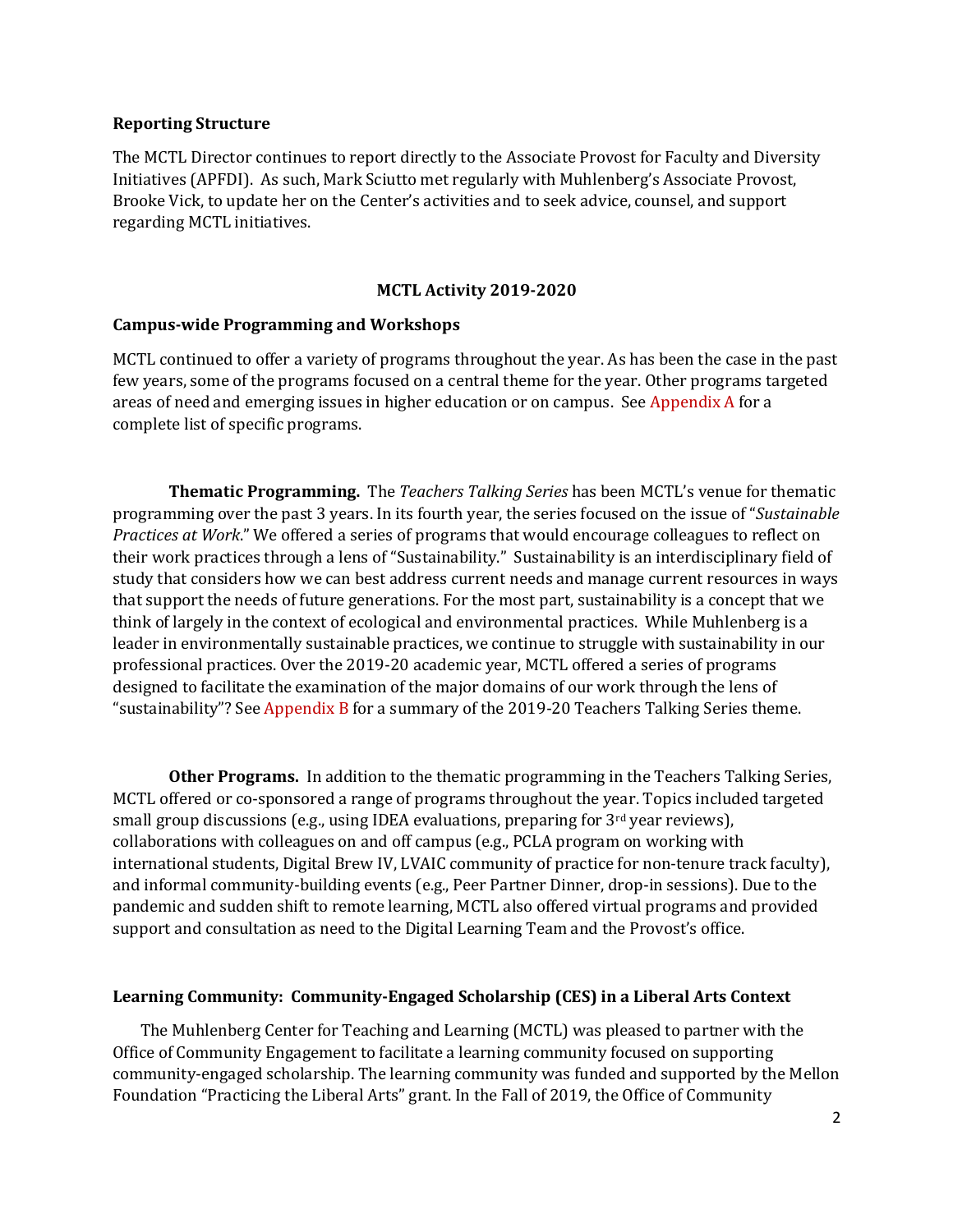Engagement and MCTL partnered to host an informal lunch event to explore the forms of CES that are already taking place on campus and assess the needs for supporting this work in a more systematic way. This learning community was one of the outcomes of this discussion.

In Spring 2020, MCTL and the Office of Community Engagement hosted a series of regular work sessions to provide a space for faculty and staff to connect diverse disciplinary perspectives in ways that contribute to core issues in CES. Initially, the plan was to offer 4 work sessions in the spring followed by a full-day workshop in May and a community-presentation/conference/colloquium in late fall. The spring workshop and conference have been postponed in light of the pandemic. However, the learning community met twice in person  $(2/12/20, 2/25/20)$  and twice virtually  $(4/3/20, 4/24/20)$  in the spring semester. We also concluded our spring work with a final miniworkshop held virtually on  $5/14/20$  with just the learning community participants. A summary of work session topics and learning community participants are included in Appendix C.

### **New Faculty Orientation**

At its two-day New Faculty Orientation (NFO) session in August 2019, MCTL welcomed fifteen new faculty members (five tenure-track, five lecturers, and five full-time visiting). NFO continues to serve as an excellent opportunity for new faculty to be introduced to the teaching and learning context at Muhlenberg and meet a community of peers, a select group of senior colleagues, and key administrators. 

Under the leadership of the MCTL Assistant Director, Cathy Kim, this year's NFO continued to offer sessions that have been well received in the past  $(e.g.,$  inclusive pedagogy, second year faculty panel, Micro Digital Brew). We also revised the "Getting to Know Muhlenberg" session to be centered on case-scenarios that first-year faculty might encounter and the potential resources relevant to those scenarios. We also added a session titled "Designing and Reflecting on Meaningful Assignments" to encourage new faculty to think more intentionally about their objectives and the modalities of addressing those objectives.

New Faculty Orientation was very well received by this year's cohort. (See Appendix D). The second-year panel, digital brew, and the inclusive pedagogy sessions continue to be very highly valued by new faculty. With the likelihood of a "remote" start to the Fall 2020 semester, MCTL is beginning the process of re-imagining the structure of NFO in the event that we can no longer have an in-person orientation.

As in years past, Cathy organized sessions for new faculty during the academic year (on such topics as academic integrity, creating mentoring network, making sense of the IDEA evaluation results, and campus academic resources). As the rapid switch to remote teaching took place, she also organized a session on digital tools with Lora Taub, Dean for Digital Learning, and members of her team leading the session.

For AY 2019-2020, MCTL continued to revise the Peer Partner Program to be more effective and inclusive. For example, new colleagues were asked to complete an "intake questionnaire" to help us better identify potential faculty partners. We also issued a broad invite to senior colleagues across campus to volunteer as a senior partner. We included a brief intake questionnaire for the senior partners as well.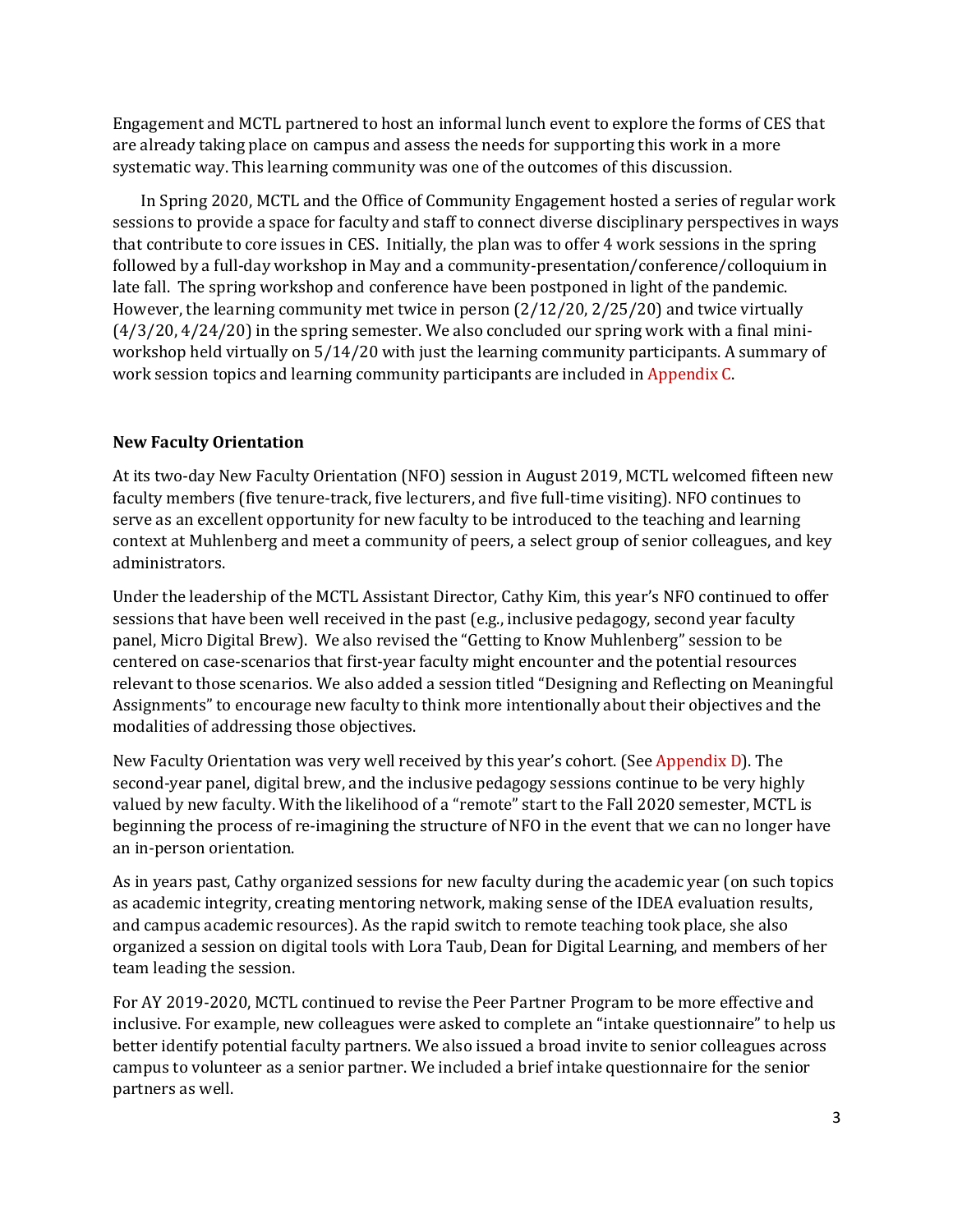## **Teaching Grants and Support for Conference Travel**

MCTL has continued to work with the Provost, FDSC, and the Writing Program Committee to ensure equity and coordination in providing summer funding opportunities for faculty development. MCTL awarded pedagogical development grants to five faculty members for the summer of 2020. The MCTL board also reviewed applications for new course development grants and submitted recommendations pertaining to those applications to the Provost's Office. This year, we had an unusually high number of new course applications and were only able to fund 10 out of the 18 proposals submitted. To distribute funds broadly, all of the projects were funded at the 4-week level. No projects received funding for 8-weeks. MCTL continued to provide up to \$500 in support for faculty participation in teaching conferences or workshops. Two awards were made during this fiscal year. Several additional awards were cancelled due to travel restrictions during the pandemic. MCTL also reviews and makes recommendations for grants in two areas of the Mellon "Practicing the Liberal Arts" grant: Program Review Grants and Faculty Course Development Grants. This year, we recommended funding one Program Review Grant and two Course Development grants. A more detailed account of the above grant information is in Appendix E. Recipients of Summer Grants from this cycle will be invited to participate in a future session to share their work with the campus community.

Additionally, the MCTL budget provided support for Mark Sciutto, Cathy Kim, Sharon Albert, and Kammie Takahashi to attend the 2019 Professional and Organizational Development (POD) Network *in Higher Education* in Pittsburgh, PA.

## **Conclusion**

AY 2019 - 2020 was another active and productive year for the Muhlenberg Center for Teaching and Learning. We have continued a progression toward great inclusion and transparency in the nature of our work. Beginning with the name change and the involvement of staff liaisons, we have taken important steps to broaden our reach and position MCTL to adapt to the dynamic needs of our community. We are pleased with the intellectual depth and variety that our programming offered and are encouraged by the broader involvement and attendance at our programs. We were particularly encouraged by the strong attendance at our virtual sessions after the transition to remote work. As MCTL continues to struggle with challenges related to time constraints and the lack of designated faculty/staff development space on campus, the events of the spring have broadened our thinking and challenged us to re-imagine how we address our mission.

We genuinely appreciate the continuing good will and generosity of the administration, the Shire family, and our colleagues in supporting our work.

Respectfully submitted on behalf of MCTL,

Mul/ft

Mark J. Sciutto, Ph.D. Director, Muhlenberg Center for Teaching and Learning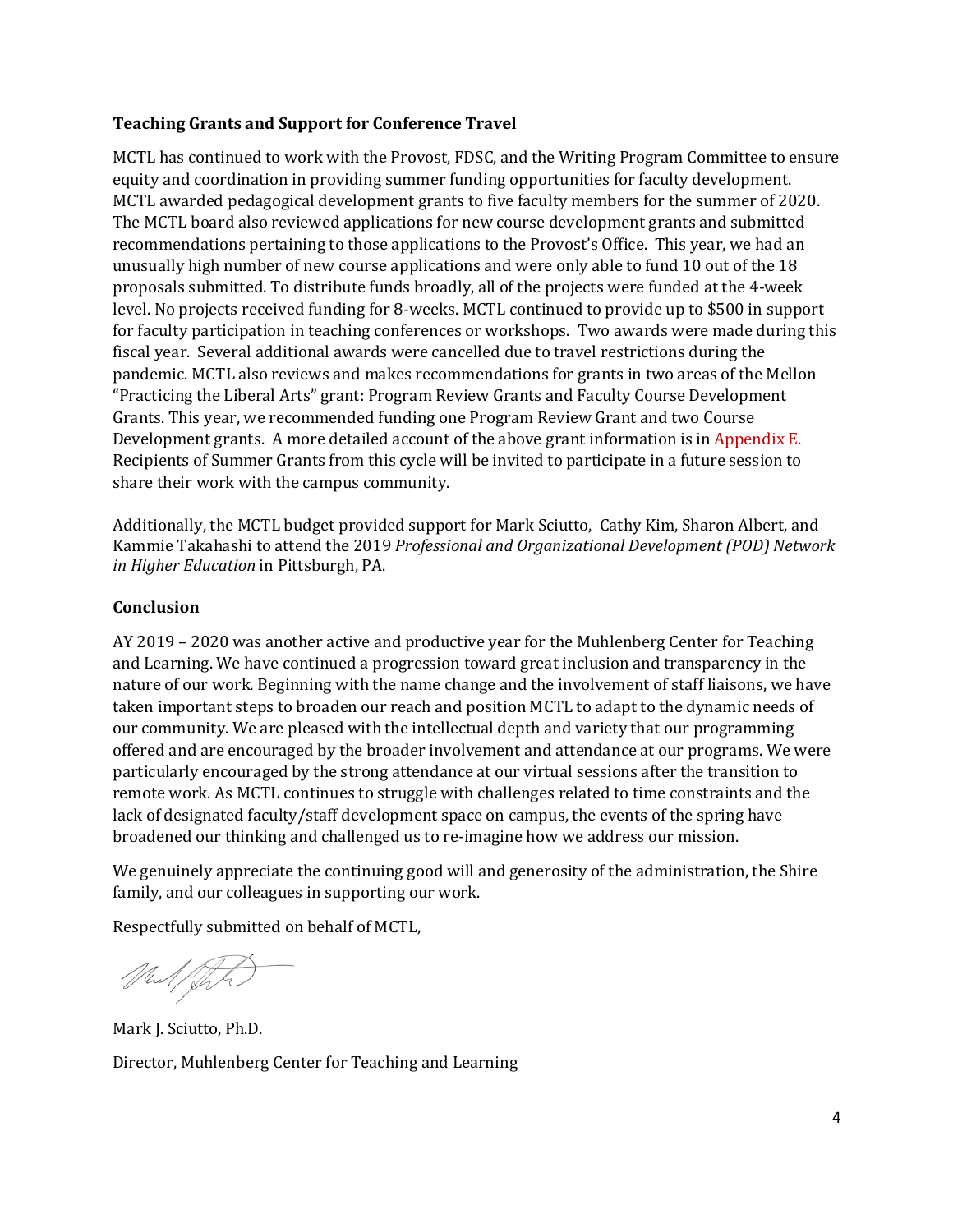## **Appendix A**

## **2019-20 MCTL Events and Programs**

## **Fall 2019**

**MCTL Open House** (Thursday 9/12, 4:30 – 6:00 p.m.; Seegers 111-112) Faculty and staff were invited to provide input and suggestions about what sorts of development programming they would like MCTL to offer. The MCTL Board continued to draw on information gathered at that session to inform and drive campus-wide programming initiatives moving forward.

**Teachers Talking Series Opening Session.** (Thursday 10/17, 5 p.m. - 6:30 p.m.; Hoffman House) - The topic of the series for this year is "Sustainable Practices at Work". "Sustainability" involves decisions about how to manage our current resources in ways that support our future goals. While Muhlenberg is a leader in environmentally sustainable practices, we continue to struggle with sustainability in our day to day work. At this session, we began to explore this theme and set the stage for related programs throughout the year.

**Tony Jack Public Lecture and Faculty/Staff Workshop** - MCTL was proud to co-sponsor a public lecture by Tony Jack (see recent NYT op-ed ), who spoke about the challenges that colleges face in supporting students with financial insecurity. In addition to the public lecture  $(10/22 \text{ at } 7 \text{ p.m.})$ . there was also a Faculty-Staff Workshop the following day  $(10/23$  from 9:30 - 11).

**Preparing for the 3<sup>rd</sup> Year Review** (10/22/19, 11  $\text{a.m.} - 12:30 \text{ p.m.}$ ) – Sherri Young (Chemistry) and Mark Sciutto (Psychology) led a Q & A session with faculty preparing for the  $3^{rd}$  year review process.

**Teachers Talking Series: Strategies for Reducing Burnout and Creating a Healthy Work Climate.** (Tuesday 10/29, 5:00 p.m. - 6:30 p.m.; Miller Forum) - This session was a follow-up discussion to the self-care event last spring (2019; *Disrupting Dialogues: Battling Burn Out and Restoring Self and Community).* Kate Richmond (Psychology), Kenneth Michniewicz (Psychology), Sherri Young (Chemistry), and Michele Paules (Student Support Services) presented the results of a campus-wide self-care survey administered this past spring. In addition to presenting themes and issues identified in the survey, prompts for small- and large-group discussions were used to facilitate a discussion of both short- and long-term strategies to promote self-care and a healthy work climate among faculty and staff.

**Digital Brew IV.** (Monday 11/4 (4:30 - 6:00 p.m.; Digital Learning HIVE, Trexler B-06) – MCTL continued its ongoing partnership with the Digital Learning Team for the fourth edition of Digital Brew. This session provided faculty and staff with a chance to explore the ways in which digital technologies can enrich our teaching and scholarship, with a focus on the role that technology can play in the "sustainability" of our work.

**Peer Partner Program Dinner.** (Monday, 11/18, 5 - 6:30; 108-110 Seegers) - MCTL coordinated our annual gathering to support the Peer Partner program. First and second year faculty and their peer partners were invited to share their experiences and take time to unwind in preparation for the end of the semester.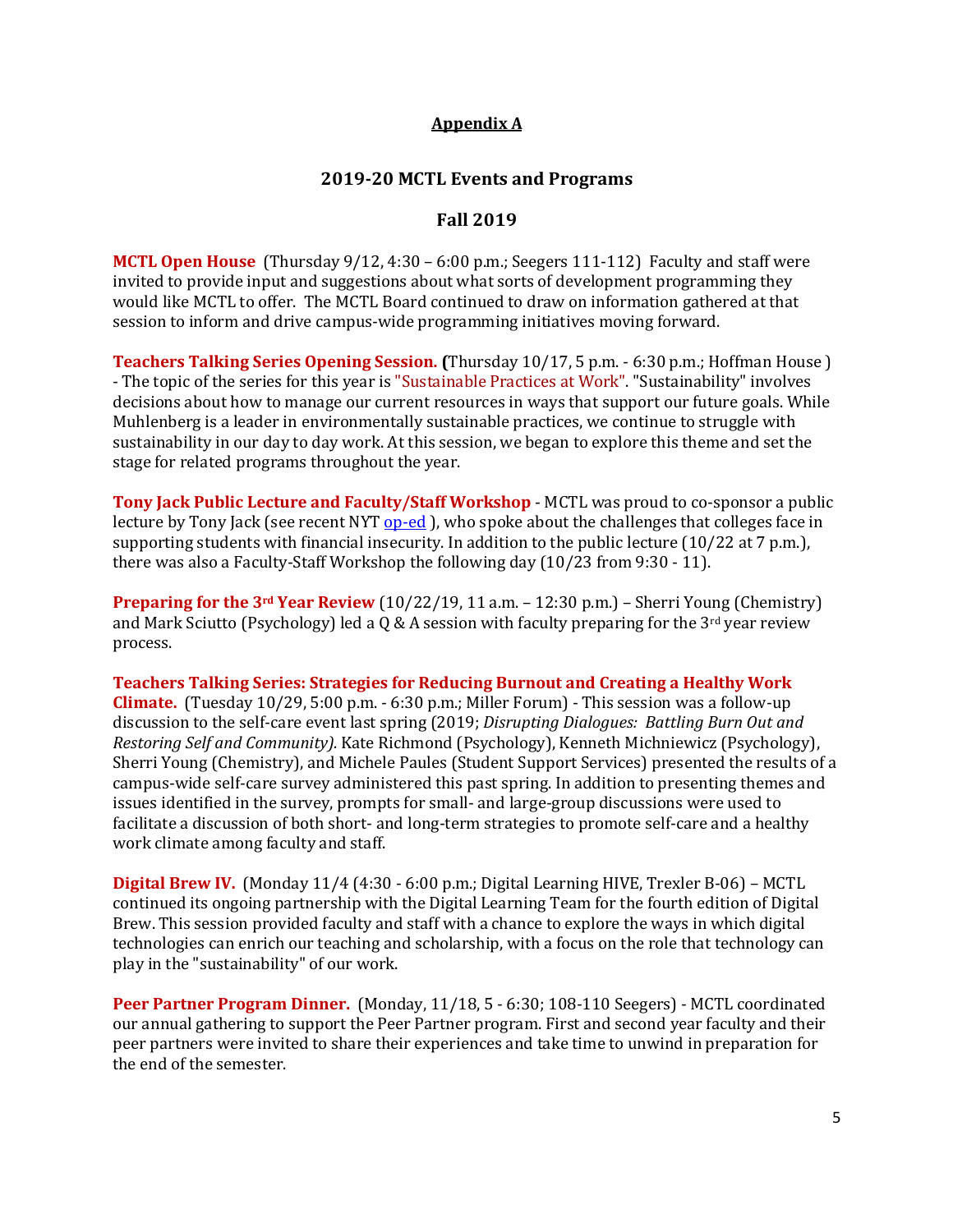**What International Students at Muhlenberg want Faculty and Staff to Know.** (Tuesday, 12/3, 5) - 6:30; Hoffman House). In the spring of 2019, the teaching and learning centers at Muhlenberg College and Lafayette College received a small grant from the Pennsylvania Consortium of Liberal Arts Colleges (PCLA). The collaborative grant, *Students as Critical Partners for Inclusive Pedagogical Practices,* provided stipends for four Muhlenberg student researchers to do a preliminary study related to the academic and social experiences international students are having here at the college. The student researchers working on project were liatao (Tony) Fang, Kaelyn Kappes, li Ku, and Michelle Sanchez. MCTL sponsored a campus-wide event at which the student researchers shared their findings and encouraged attendees to think through the information, and identify possible next steps to improve the experiences international students are having on campus.

**Networking Event for Non-Tenure Track Faculty.** (Monday, 12/9/19, 12 – 1 p.m.; Seegers Union) –MCTL hosted a networking lunch to provide non-tenure track faculty with an opportunity to meet and share experiences with other faculty in the LVAIC consortium. This event was part of a yearlong Community of Practice coordinated with faculty developers at the other LVAIC schools. Other events included virtual book clubs and campus speakers focusing on issues relevant to nontenure track faculty.

#### **Spring 2020**

Teachers Talking Series: Teaching "Hacks" (Tuesday, 1/15, 11:30 a.m. - 1:30 p.m.; Seegers) -Teaching hacks are relatively simple strategies that we might use to improve student learning and/or reduce our workload. These strategies might free up additional class time, increase the efficiency of our practices, or better support our ability to work on scholarship or service. At this informal session, the philosophy was Browse, Borrow and Build. Attendees could grab a quick snack while browsing through colleagues' teaching ideas. Hopefully, attendees left with some great ideas to extend and build upon in their own work and will share their own ideas and experiences.

**Using IDEA Course Evaluations for Formative Assessment** (1/29/20, 2/6/20). Mark Sciutto (Psychology) and Cathy Kim (Education) led a brief workshop and Q & A session primarily for newer faculty. The session focused on how to interpret our new course evaluation forms (IDEA) and how they can provide information to improve teaching.

**Teachers Talking Series "Deep Work"** (Friday 2/14; 2:00 p.m. - 3:30 p.m.; Seegers 111-112). Dawn Lonsinger (English) and Sherri Young (Chemistry) facilitated a session based on Cal Newport's book "Deep Work." As we face increasing distractions in our day to day work, how can we carve out time to engage in the kind of sustained, meaningful work that inspires us? Portions of the book were made available electronically in advance to everyone.

**Note.** Because of the pandemic and the sudden shift to fully remote work, MCTL decided to reschedule to programs initially intended for late in the Spring semester. In lieu of those programs, MCTL opted to provide time and space for colleagues to meet and share their experiences in a less structured format. Specifically, we hosted a Virtual Open House on 4/15/20 and two informal "drop-in" sessions  $(4/24/20, 5/1/20)$ .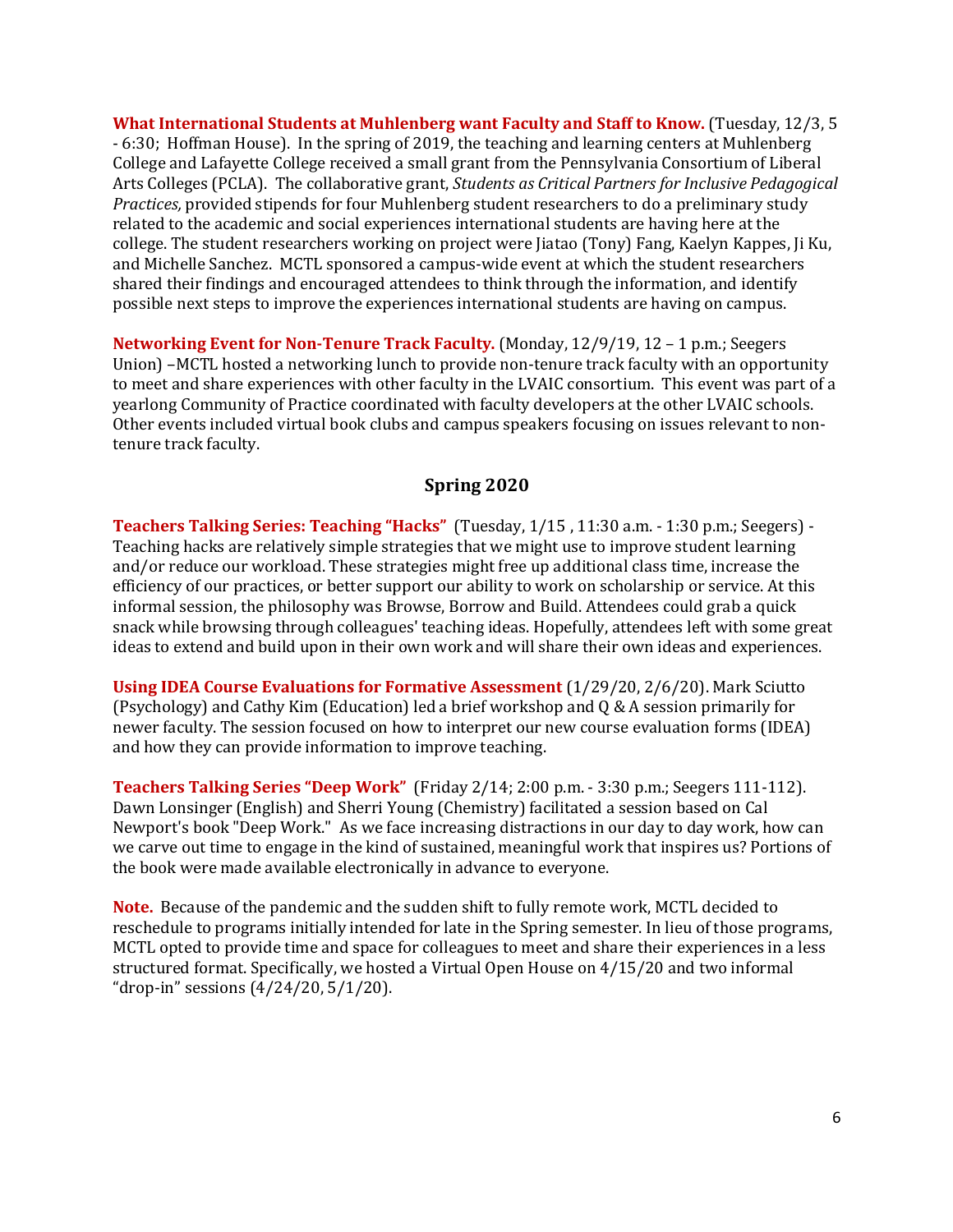# **Appendix B**

#### **MCTL 2019-20 Theme**

#### Teachers Talking Series: "Sustainable" Practices at Work

"Sustainability" is an interdisciplinary field of study that considers how we can best address current needs and manage current resources in ways that support the needs of future generations. For the most part, sustainability is a concept that we think of largely in the context of ecological and environmental practices. However, *might it also be informative to think about the sustainability of our professional practices, especially in our teaching?* Are we approaching our current work in ways that support our future needs? For instance:

- How "sustainable are our current teaching practices (e.g., grading, course design/revision, student expectations)? How can we balance the time it takes to innovate in our teaching with other responsibilities?
- To what extent is our current balance of teaching, scholarship and service "sustainable? How can we make continuous investments in scholarship or shared governance while maintaining excellence in the classroom?
- What are some ways to support self-care and a work-life balance that is more "sustainable"?

Each of these questions, on some level, involves decisions about how to manage our current resources in ways that support our future goals (i.e., sustainability). While Muhlenberg is a leader in environmentally sustainable practices, we continue to struggle with sustainability in our professional practices. Over the 2019-20 academic year, MCTL will offer a series of programs designed to facilitate the examination of the major domains of our work through the lens of "sustainability"?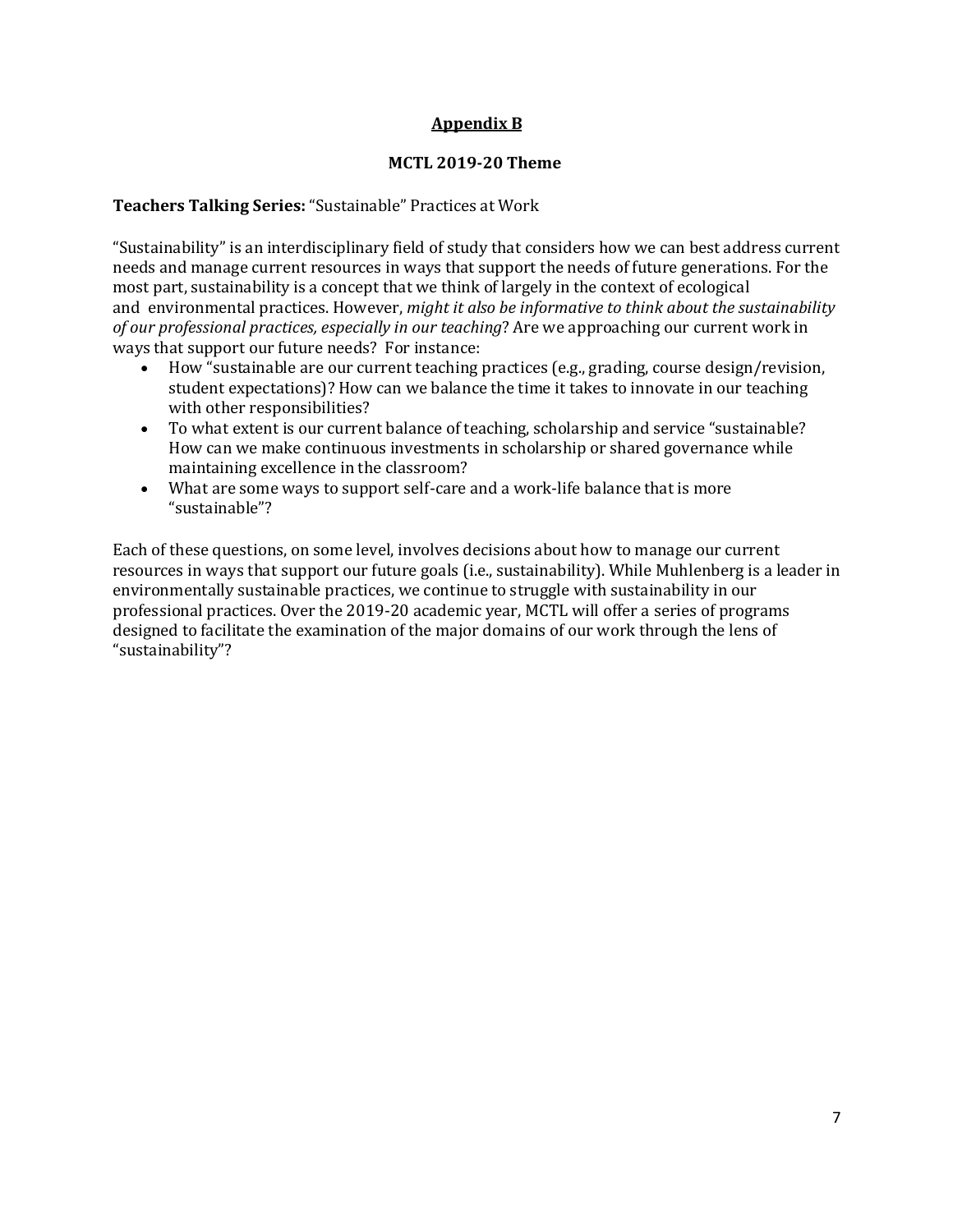# **Appendix C**

# Learning Community: Community Engaged Scholarship in a Liberal Arts Context

**Overview:** The Muhlenberg Center for Teaching and Learning (MCTL) was pleased to partner with the Office of Community Engagement to facilitate a learning community focused on supporting community-engaged scholarship. The learning community was funded and supported by the Mellon Foundation "Practicing the Liberal Arts" grant.

Community-engaged scholarship (CES) is clearly aligned with several core aspects of the College's strategic plan, especially our goal to "deepen engaged learning to foreground our academic distinctiveness." A focus on community-engaged scholarship also emerged as a key part of the College's application for the Carnegie Classification for Community Engagement. Our faculty, staff, students and community partners engage in interdisciplinary inquiry in ways that are truly transformative for all involved. Opportunities for CES are one of the most compelling pathways for students to practice the liberal arts. Coursework intentionally designed around CES allows students to develop skills, make connections and reflect upon how these skills, honed in a liberal arts environment, are essential to understanding and seeking solutions in a complex and fast-paced world. In the fall of 2019, the Office of Community Engagement and the Muhlenberg Center for Teaching and Learning partnered to host an informal lunch event to explore the forms of CES that are already taking place on campus and assess the needs for supporting this work in a more systematic way. The CES learning community is one of the outcomes of this discussion. In addition to an informal discussion at lunch, we also surveyed other faculty and staff who have connections to CES in their work. Several clear themes emerged:

- 1. We are already doing an impressive amount of CES spanning multiple disciplines and involving meaningful collaborations among faculty, staff, students and community members. The examples of CES on campus are exemplary models of the value of the liberal arts and the transformative impact on student learning. These examples also reinforce that learning happens in many places on and off campus; learning does not just take place in a physical classroom directed by a faculty member. Student involvement and curricular connections for these projects take on many forms, but there is a need for opportunities to explore different models for student-faculty/staff and community collaborations in CES.
- 2. Much of the existing CES on campus is driven by individuals' connections with specific organizations rather than forming partnerships around broader issues.
- 3. There is a strong desire among those who do CES to have ongoing opportunities to learn from each other and find ways to better recognize and communicate the value of this kind of work on campus and beyond.

### **Summary of the Proposed Learning Community**

It was our intention to host a series of regular work sessions over the course of the spring and fall 2020 semesters. These sessions would complement a formal workshop in May and a communitypresentation/conference/colloquium in late fall. Rather than participants working primarily on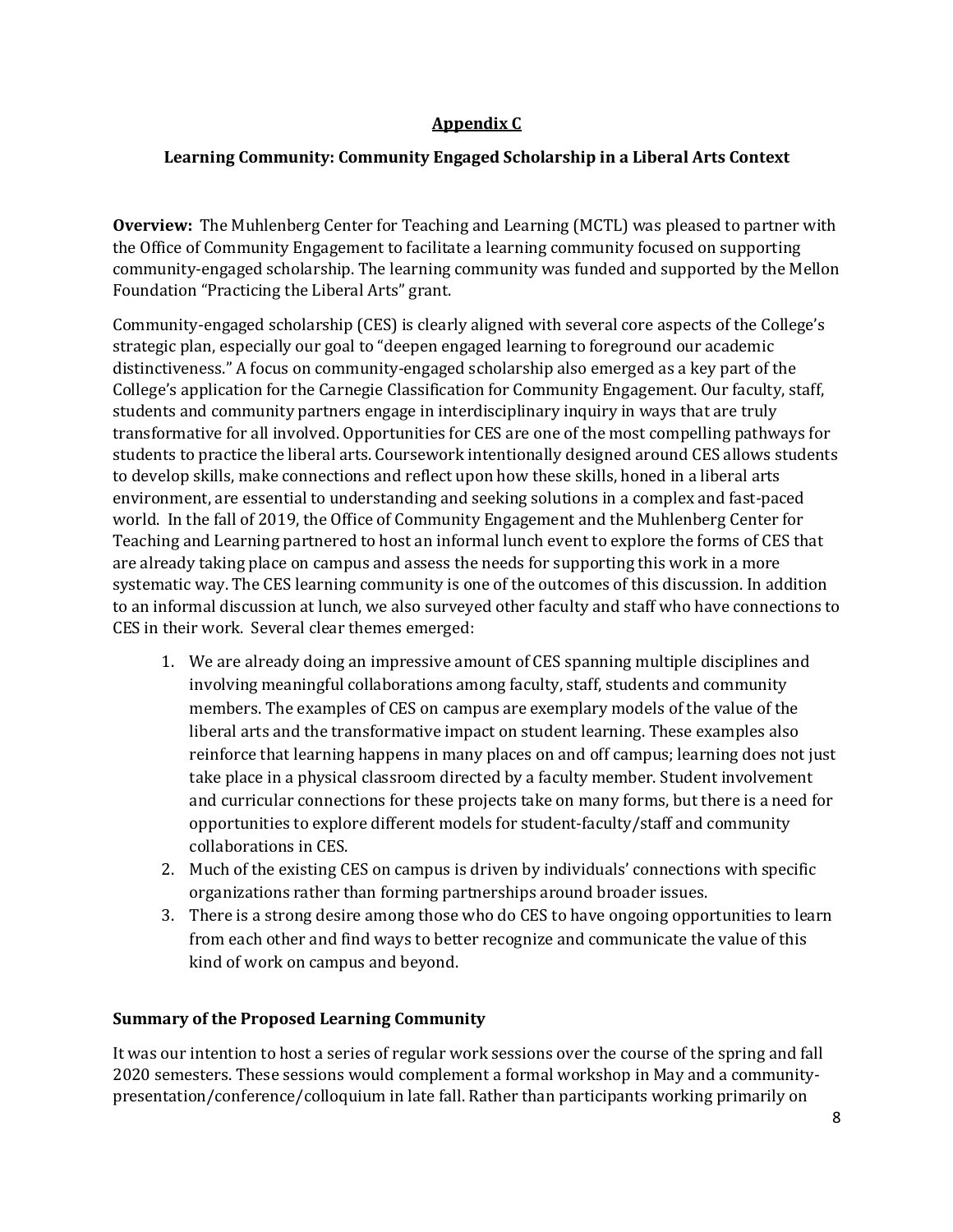their own CES project, the sessions will be structured to connect diverse disciplinary perspectives in ways that contribute to core issues. For instance, participants at our fall lunch (and survey responses) identified common areas for which their scholarship is relevant  $(e.g., food insectivity,$ education access, criminal justice reform, arts access). These core issues served as a foundation for the learning community. By pooling together CES projects based on core issues, we can draw on expertise from multiple disciplines, with a goal of having broad representation from humanities, humanistic social sciences and natural sciences within each core issue working group. By organizing the community around these core issues (rather than individual organization needs), colleagues can better share resources, learn from other disciplinary approaches, and collaborate with communities in more meaningful ways.

#### **Structure**

- 1. **Spring Work Sessions** Four sessions were held over the course of the spring 2020 semester. Each session was structured around a focused theme or issue that can inform CES work across the different working groups. Topics included:
	- Conceptualizing Community-Engaged Scholarship (2/12)
	- Issue-Based Models of CES and Student Involvement: Poverty Initiative Example (2/25)
	- Community-Partner Perspectives  $(4/3)$
	- Visibility and Recognition of CES Work  $(4/24)$

Readings were selected from the following book to structure sessions. Each participant received a copy of the book.

Beckman, M., & Long, J. F. (2016). *Community-Based Research: Teaching for Community Impact.* Stylus Publishing, LLC.

- 2. **Workshop (May)** We initially intended to have a full day workshop with an invited speaker that would provide a chance for learning community participants to place their ongoing work in a broader context. Because of the necessity of remote work, we postponed the invited speaker and conducted a  $\frac{1}{2}$  day virtual workshop on 5/14 to help provide some closure for the spring work and plan for future work.
- 3. **Fall Work Sessions** We intended to offer two work sessions early in the fall 2020 semester (Sept, Oct). The focus of these sessions would be on a) generating a set of recommendations and resources that can serve as a foundation for future CES on campus and b) preparing for the community conference. However, in consultation with colleagues, we decided to move these events to the spring when participants were better adjusted to a full-time online context. We will hold a virtual meeting on Monday October 26th from 4-5:30 to plan for spring work sessions.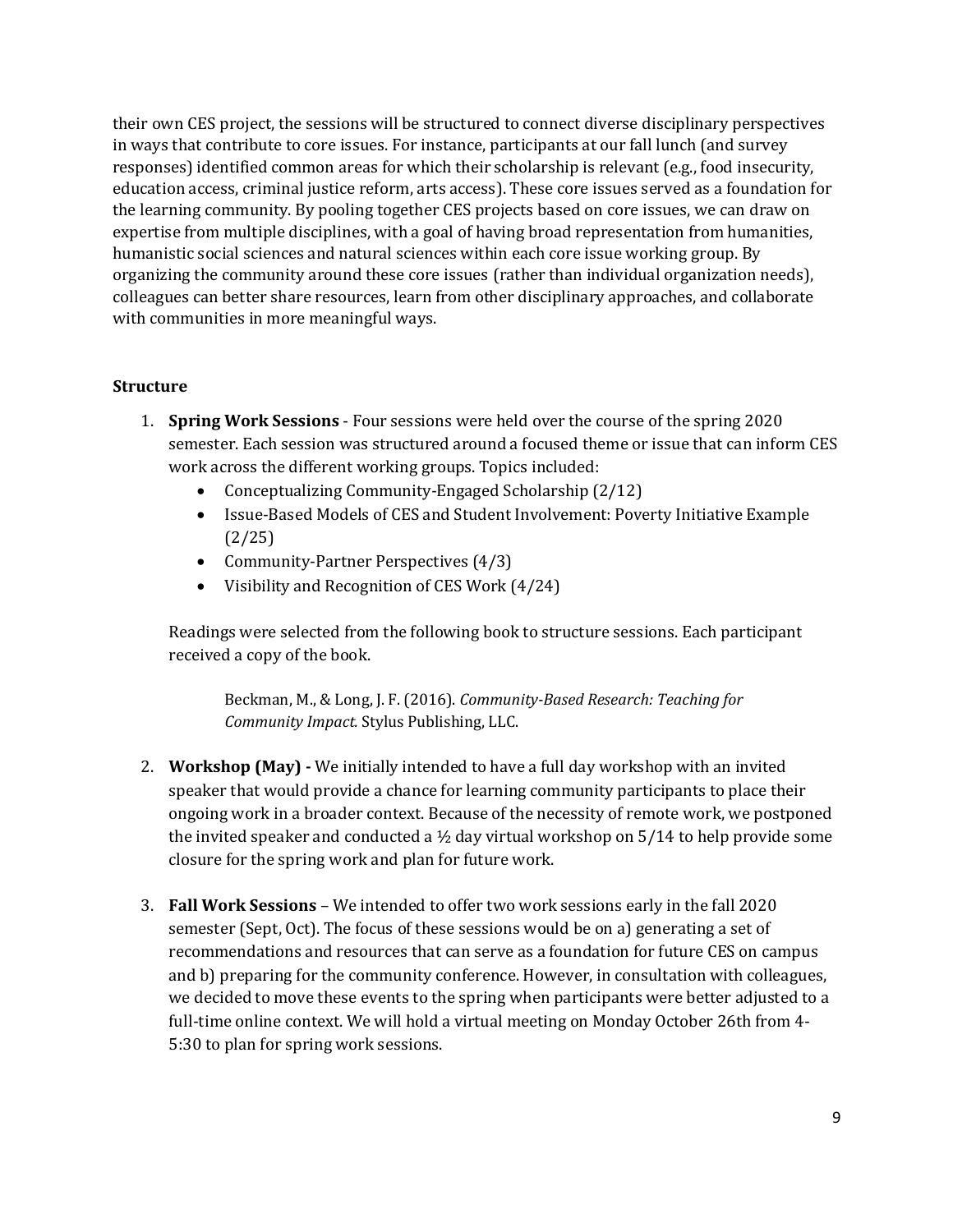4. **Community Conference.** We planned to host a conference open to faculty, staff, students and community partners late in the fall 2020 semester. The conference would be an opportunity to generate ideas, showcase specific projects, assess the impact of CES in a liberal arts context, and develop future directions. Due to the pandemic, we postponed the conference until a later time.

Alignment with Mellon Grant Aims. The learning community supports two of the primary initiatives in the "Practicing the Liberal Arts" Mellon grant:

- 1. Deepen understanding of models for faculty-student collaboration and strengthen the intellectual community among humanities and humanistic social science colleagues.
- 2. Support student-faculty collaborations that meaningfully engage with our local and global community.

The learning community supports these initiatives in several ways. In the broadest sense, the learning community provides a sorely needed collaborative space for CES in the context of a liberal arts education. The learning community will strengthen our intellectual community by engaging faculty, staff and students from multiple disciplines in discussions of how their work informs our understanding of important core issues and how student engagement in CES supports integrative learning. The learning community also offers several opportunities for meaningful engagement with community partners through select working sessions, the workshop, and the fall conference. More importantly, we hope that the focus on core issues and structural support for CES will provide a foundation for ongoing support of CES and serve as an invitation for colleagues across campus to explore CES.

| Participant                   | Department/Program |
|-------------------------------|--------------------|
| Jenna Azar                    | Digital Learning   |
| Erika Bagley                  | Psychology         |
| <b>Ben Carter</b>             | Anthropology       |
| Chrysan Cronin                | Public Health      |
| Gail Eisenberg                | <b>Business</b>    |
| Rachel Hamelers               | Library            |
| Robin Hochella                | President's Office |
| Erika Iyengar                 | <b>Biology</b>     |
| <b>Frederick Wright Jones</b> | Art                |
| Roland Kushner                | <b>Business</b>    |
| Kristen Leipert               | Library            |
| Dawn Lonsinger                | English            |
| Kate Richmond                 | Psychology         |
| Leticia Robles-Moreno         | Theatre            |
| Stefanie Sinno                | Psychology         |

# **Learning Community Participants**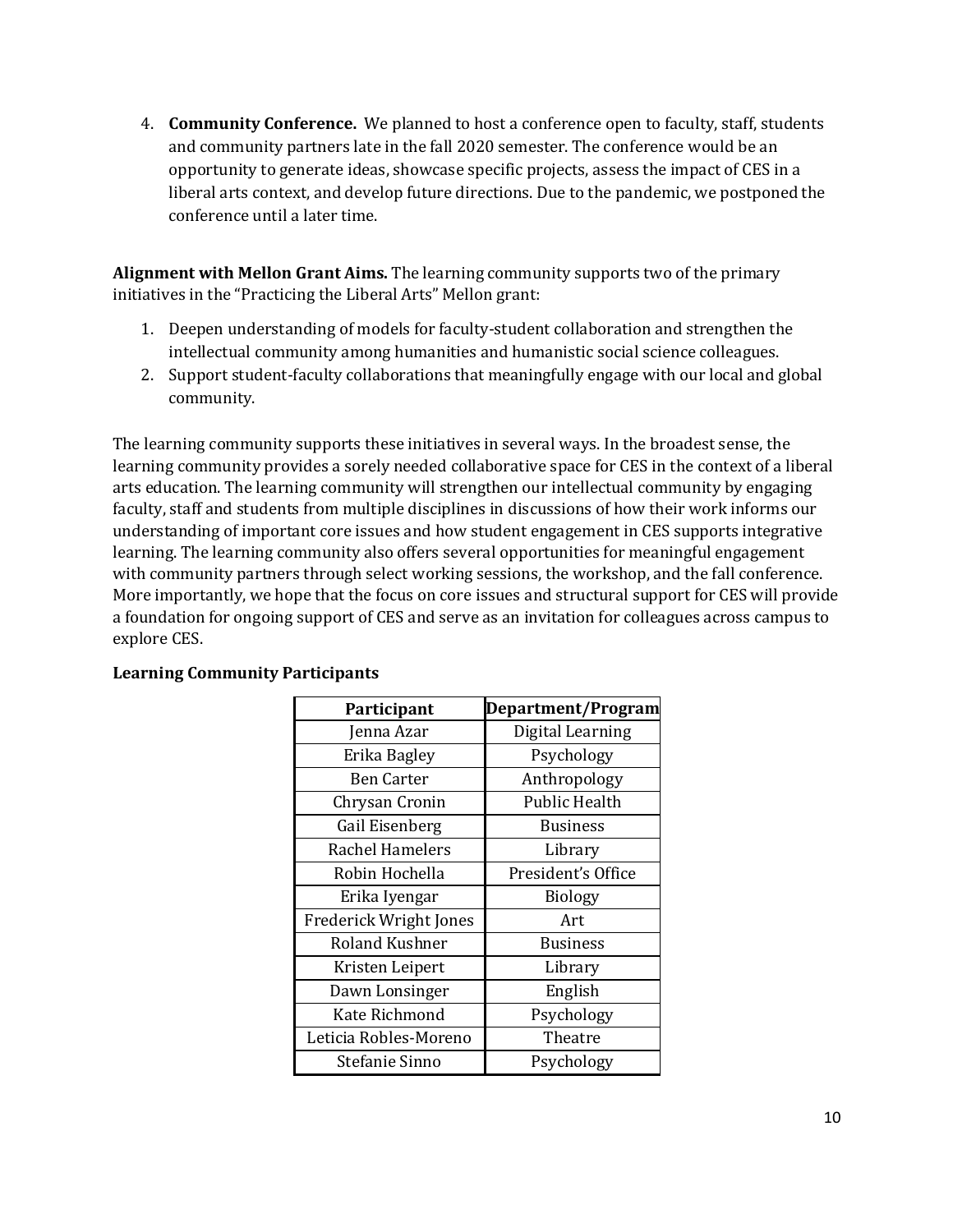## **Appendix D**

#### **New Faculty Orientation 2019-2020 Feedback**

#### **Session Feedback:**

- · Session 1: Getting to Know Each Other • Session 2: The First Year at Muhlenberg
- · Session 5: Inclusive Pedagogies
- · Session 6: Meaningful Assignments
- · Session 7: Active Learning Strategies\*
- · Session 3: Second-Year Faculty Panel · Session 4: Digital "Micro Brew"
- \*ran out of time; didn't offer



### What additions or changes, if any, would you recommend in the orientation content or format?

- Include Title IX
- More frequent short/breaks, get up and move, a day break in between  $(x3)$
- More time to talk and share ideas with 1st and 2nd year faculty
- Campus tour
- Reduce redundancy with HR session
- No changes  $(x3)$
- More time for  $Q & A$
- Start earlier (July) occurs too close to semester
- Rotate more across sessions (meet different people)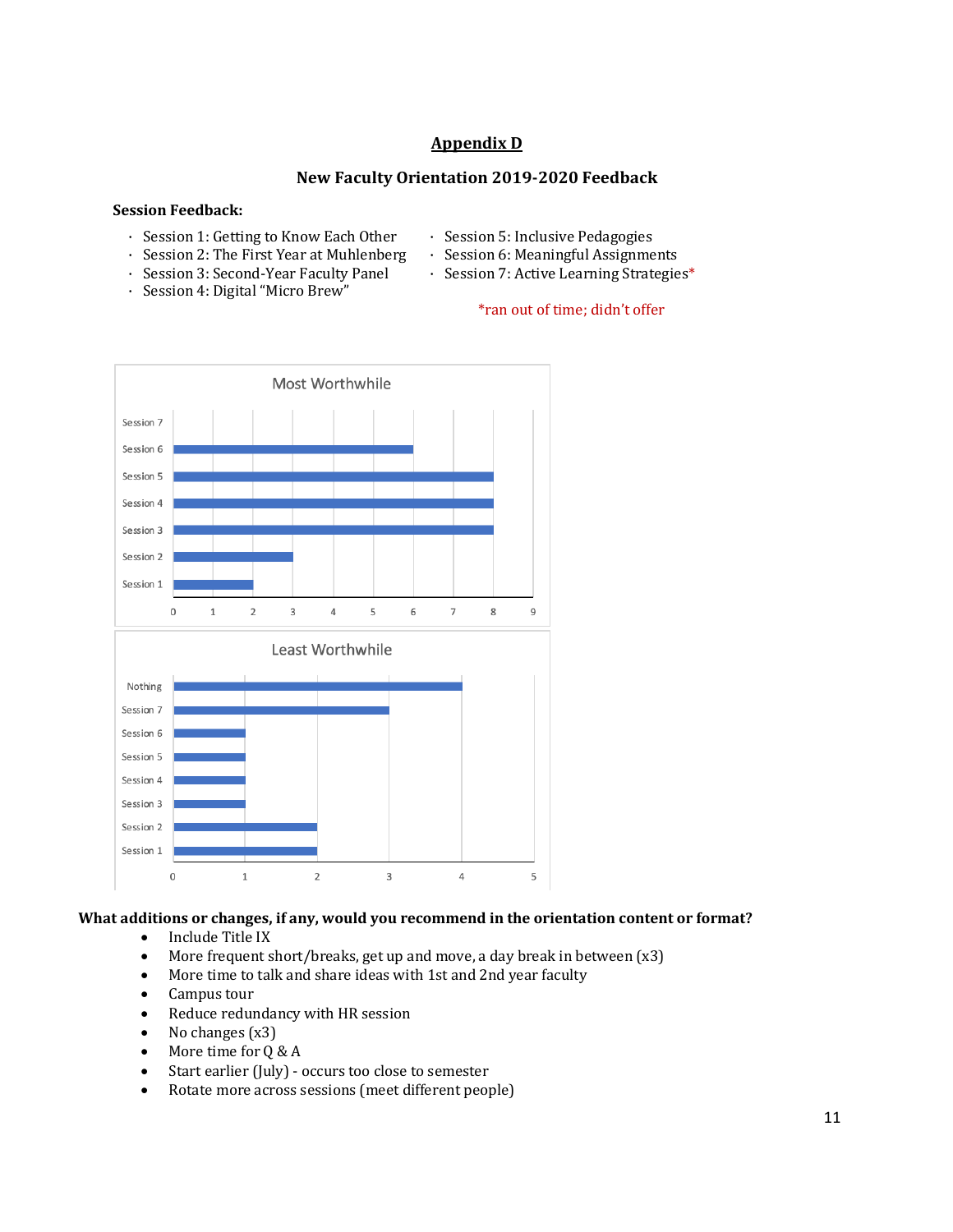- Switch sessions 1 and 2
- More time with session 5
- More time for MicroBrew

#### Are there other resources that the Muhlenberg Center for Teaching and Learning could provide to support you in your teaching and scholarship? What new faculty sessions would you like to see MCTL offer as part of the year-long orientation program?

- Review of syllabi (perhaps by more experienced faculty)
- Issue specifically for visiting faculty  $(x2)$
- Library resources  $(x2)$
- Introduction to student resource centers (academic and identity-based)
- Ideas and opportunities for research resources
- Time to workshop course materials
- How Muhlenberg deals with interdisciplinary work
- FAQ for new faculty
- Share new pedagogical research
- More tech sessions
- Writing letters of recommendation
- Session on scholarship, promotion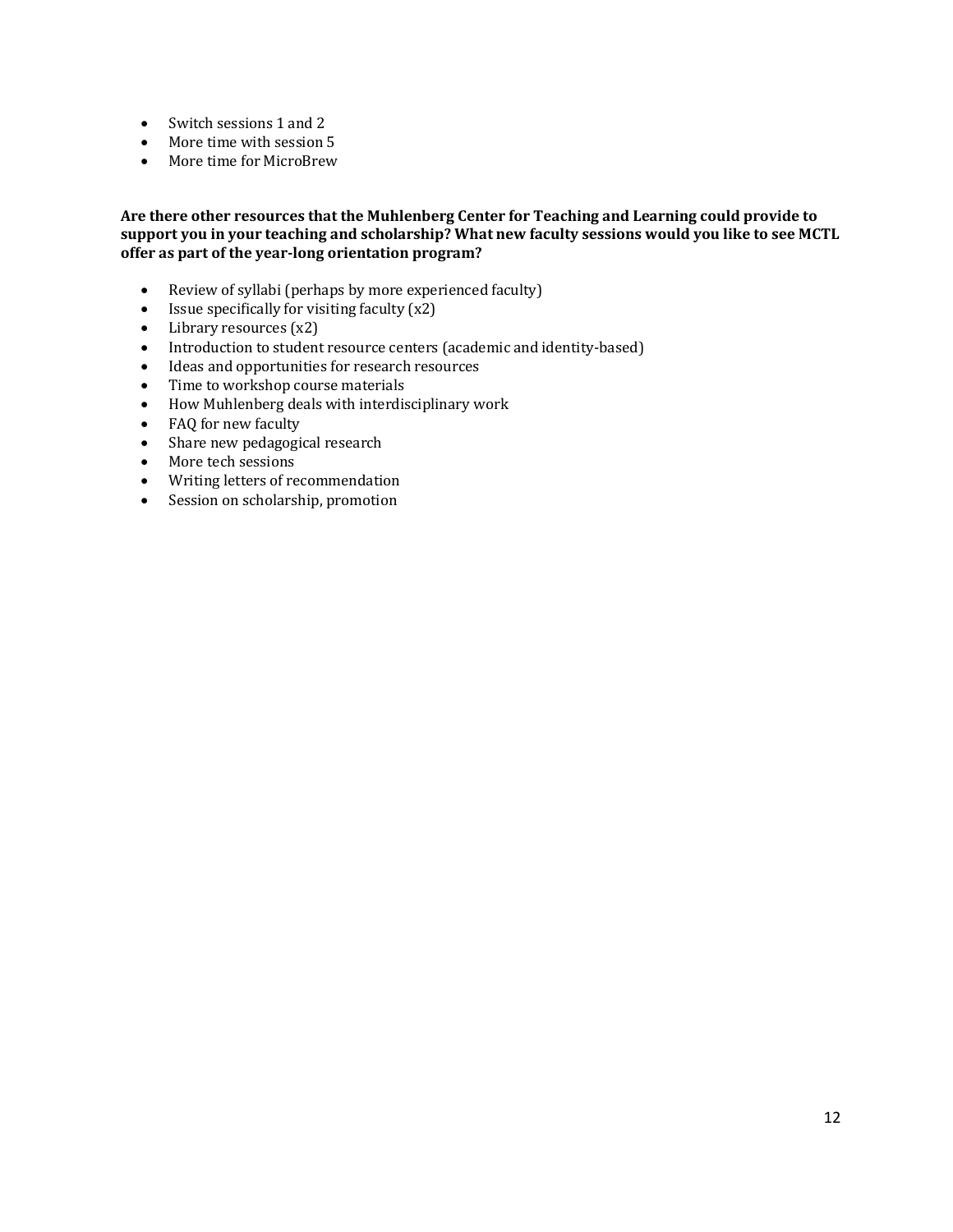# **Appendix** E

# **MCTL Grant Report for 2019 - 2020**

The MCTL Board awarded 4-week pedagogical development grants to the following projects:

| <b>Faculty Member(s)</b>                                                      | <b>Project Description</b>                                                                                                                                                                                                                                                                                                                                                                                                                                                                                                                                                                                                                                                                                                                                                                                                            |
|-------------------------------------------------------------------------------|---------------------------------------------------------------------------------------------------------------------------------------------------------------------------------------------------------------------------------------------------------------------------------------------------------------------------------------------------------------------------------------------------------------------------------------------------------------------------------------------------------------------------------------------------------------------------------------------------------------------------------------------------------------------------------------------------------------------------------------------------------------------------------------------------------------------------------------|
| <b>Sharon Albert (Religion Studies)</b>                                       | To substantially update and restructure two Women's and Gender<br>Studies (WST) courses, with particular emphases on (a) REL104: "Sex,<br>Gender, and Religion" and (b) a Religion / Jewish Studies CUE to be<br>taught for the first time in Fall 2020. The goal will be to establish<br>more clearly defined parameters for these WST courses, both as<br>individual units and as a group. Priorities will be 1) more<br>intentionally developing REL104 as a foundational course for the<br>study of gender and sexuality in Religion; and 2) ensuring the<br>integrity of the CUE for both Majors it will serve.                                                                                                                                                                                                                  |
| Elizabeth Nathanson (Media &<br>Communication)<br>Stefanie Sinno (Psychology) | To translate previously "linked courses" into a new team-taught<br>course "Conceptualizing Gender Through Lives and Screens" likely to<br>be taught in 2021-2022. This course will ultimately question how<br>dominant popular representations of gender on screen affect (directly<br>or indirectly) individuals' conceptions of gender (roles, expectations,<br>norms, behaviors) across the lifespan. This course will make<br>connections between central theories and constructs of psychology<br>and media studies to consider how gender is developed, constructed<br>and performed within individuals' immediate and broad<br>environments. We will explore and unpack how gendered identities<br>are always informed by other relations of power, such as race, class,<br>ethnicity, and age, in context of mediated images. |
| Purvi Parikh (Religion Studies)                                               | To support pedagogical development for REL 383: Nonviolence:<br>Gandhi and his Legacy. Specifically, the focus of this proposal is to<br>incorporate a new learning component building on prior<br>collaboration with the M.K. Gandhi Institute for Nonviolence, located<br>in Rochester, NY. The Gandhi Institute is a nonprofit that "equips<br>people to use nonviolence to create a sustainable and just world for<br>all." This proposal intends to build on student interests and the prior<br>relationship with the Gandhi Institute to explore new opportunities<br>for students to engage in experiential learning, integrative learning,<br>service learning and/or fieldwork at or in collaboration with the<br>Gandhi Institute.                                                                                          |
| Beth Schacther (Theatre)                                                      | To support advanced training in Iyengar Yoga and to begin training in<br>the Feldenkrais Method of Somatic Education to enhance Acting and<br>Directing courses and production work in the Theatre Major,<br>including Acting I and II, Fundamentals of Directing, and various co-<br>curricular programs. All of these experiences could be significantly<br>improved by integrating these specific physical techniques<br>throughout.                                                                                                                                                                                                                                                                                                                                                                                               |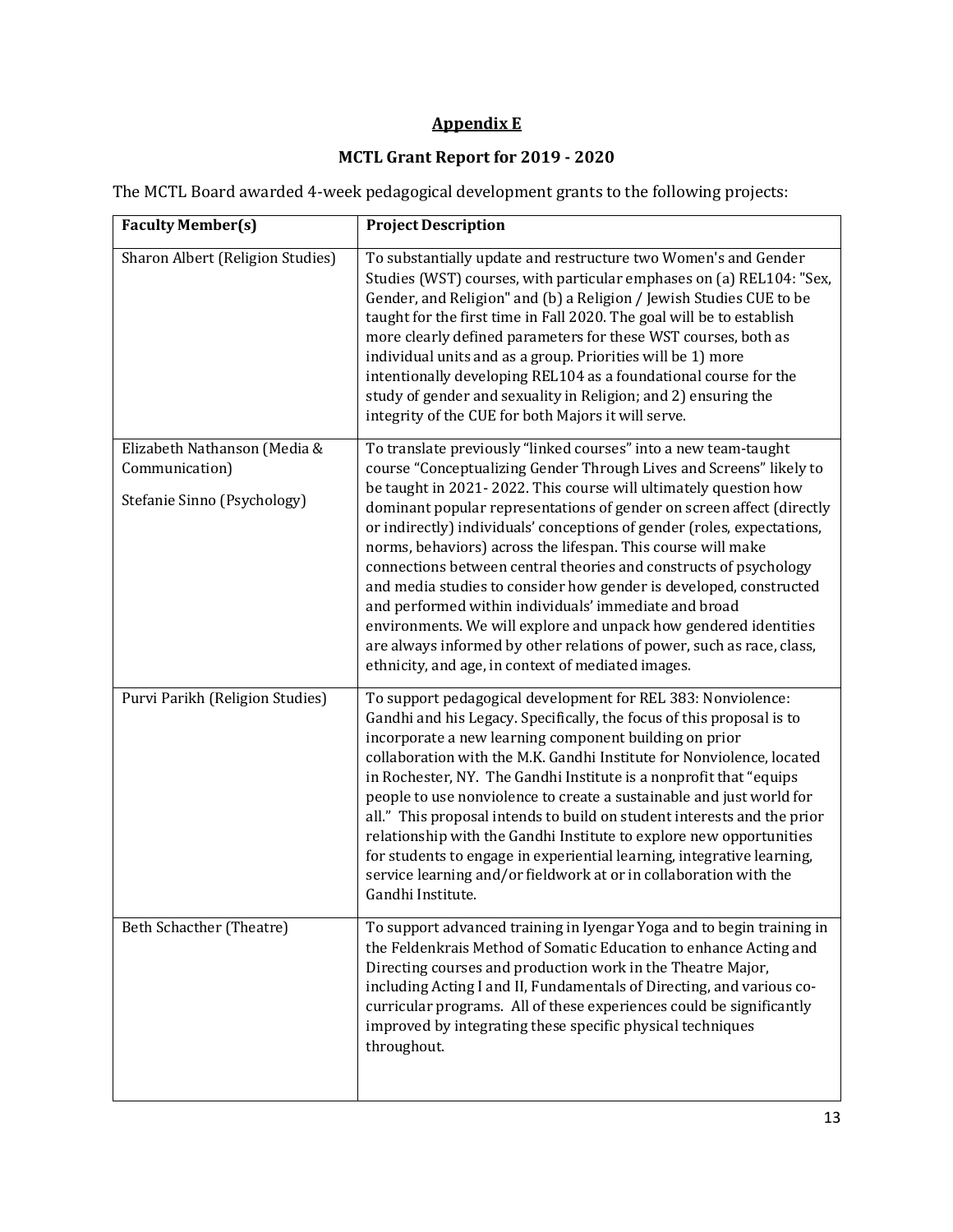#### **New Course Development Grants**

The MCTL Advisory Board reviews applications for new course development grants and submits recommendations pertaining to those applications to the Provost's Office. Below are the proposals that received funding for the summer of 2020.

| Applicant           | Grant<br>Amount | <b>Course Name</b>                                                                   |
|---------------------|-----------------|--------------------------------------------------------------------------------------|
| Kathleen Bachynski  | \$2,000         | From Harmless to Hazard: Changing Public Health Threats in the U.S.                  |
| Amy Corbin          | \$2,000         | Native American Literature & Film (ENG-356)                                          |
| Tineke D'Haeseleer  | \$2,000         | When East Met West in China (HST-4XX)                                                |
| Alexandra Frazer    | \$2,000         | Canine Cognitiion (PSY-4XX)                                                          |
| Merritt Jacob       | \$2,000         | Three Dimensional Parametric Design & Modeling for Experimental<br><b>Scientists</b> |
| Brian Kell          | \$2.000         | Introduction to Computer Science with Data Analytics                                 |
| Dana Miranda        | \$2,000         | Coloniality and Catastrophe (PHL-290)                                                |
| <b>Lindsey Nagy</b> | \$2,000         | Immigration and Integration in the Netherlands                                       |
| Ross Dardani        | \$2,000         | Law and Popular Culture (PSC-2XX)                                                    |
| Angel Diaz Davalos  | \$2.000         | Spanish for the Healthcare Professions                                               |

### **Mellon Foundation Practicing the Liberal Arts Grant Proposals**

MCTL reviews and makes recommendations for grants in two areas of the Mellon "Practicing the Liberal Arts" grant:

**1. Program Review Grants.** These grants support the development of introductory theory/methods courses, academic departments and interdisciplinary programs are invited to apply for Program Review Grants to review existing curriculum in support of the development of scholarly skills in the major or minor. The goals of the grant are to integrate new pedagogies, including those that involve digital technology, in introductory courses in the major/minor to support scholarly skill development early in a student's academic experience.

**2. Faculty Course Development Grants.** Individual faculty are invited to apply for Faculty Course Grants to revise courses and develop assignments that support student-faculty scholarly collaborations or allow students to connect liberal arts skills with community projects. The course development goals of the faculty member should align with the goals of the Mellon grant: to integrate new pedagogies, including those that involve digital technology, in introductory courses in the major/minor to support scholarly skill development early in a student's academic experience.

MCTL recommended approving the following proposals under the Mellon grant this year:

**Women's and Gender Studies Program Review–** The WST program applied for funds to conduct a thorough review of the WST curriculum. What kinds of things are WST classes actually doing, and how they are doing them? What are the key questions that courses in the